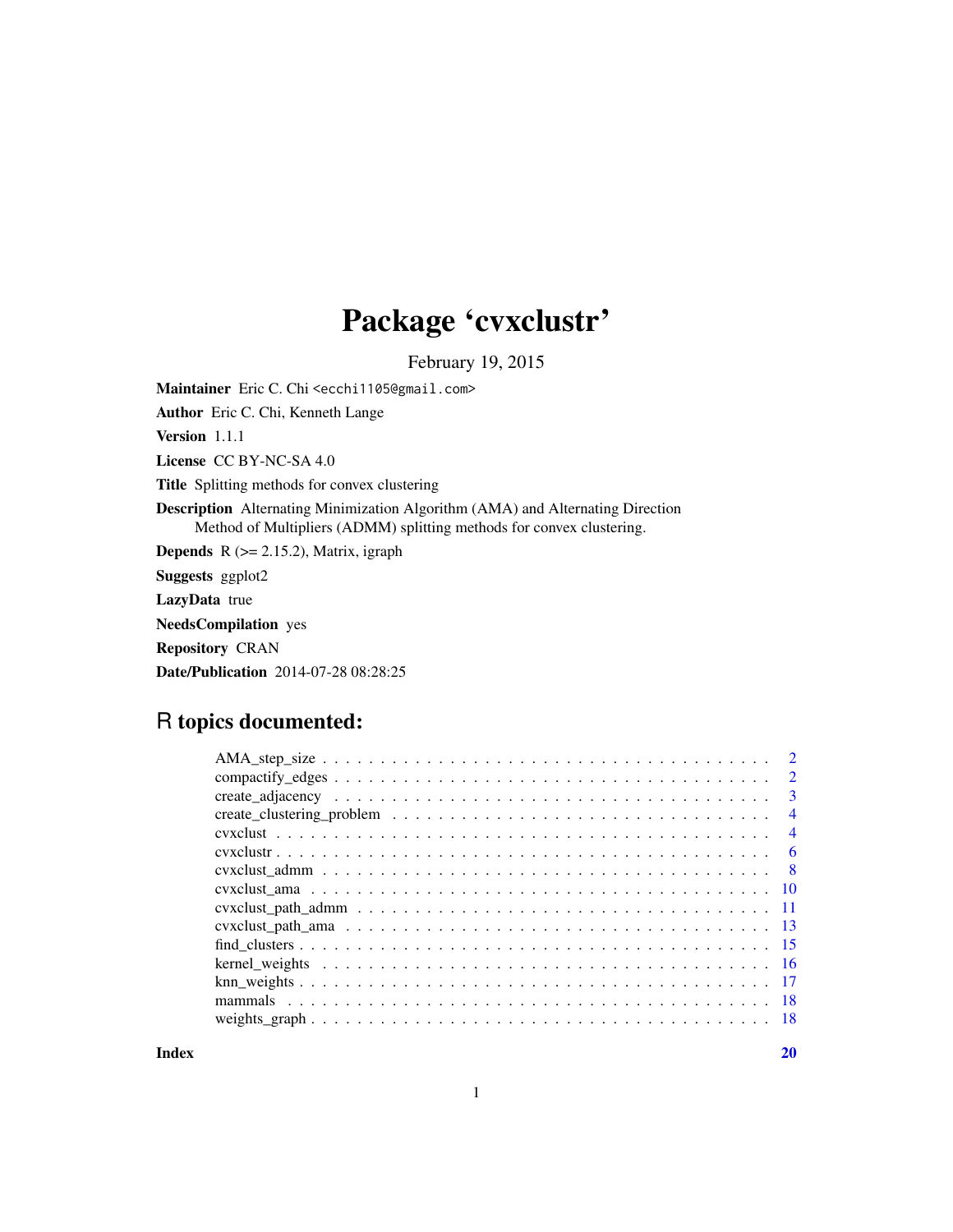<span id="page-1-0"></span>

AMA\_step\_size computes a step size based on the better of two bounds derived by Anderson and Morely.

#### Usage

AMA\_step\_size(w, n)

#### Arguments

| W | vector of weights           |
|---|-----------------------------|
| n | number of points to cluster |

#### Examples

```
data(mammals)
X <- as.matrix(mammals[,-1])
X <- t(scale(X,center=TRUE,scale=FALSE))
n \leftarrow \text{ncol}(X)## Pick some weights and a sequence of regularization parameters.
k \leq -5phi <- 0.5
w <- kernel_weights(X,phi)
w <- knn_weights(w,k,n)
AMA_step_size(w,n)
```
compactify\_edges *Construct indices matrices*

# Description

compactify\_edges constructs M1, M2, and ix index matrices. Note that storage conventions are different for ama and admm.

# Usage

```
compactify_edges(w, n, method = "ama")
```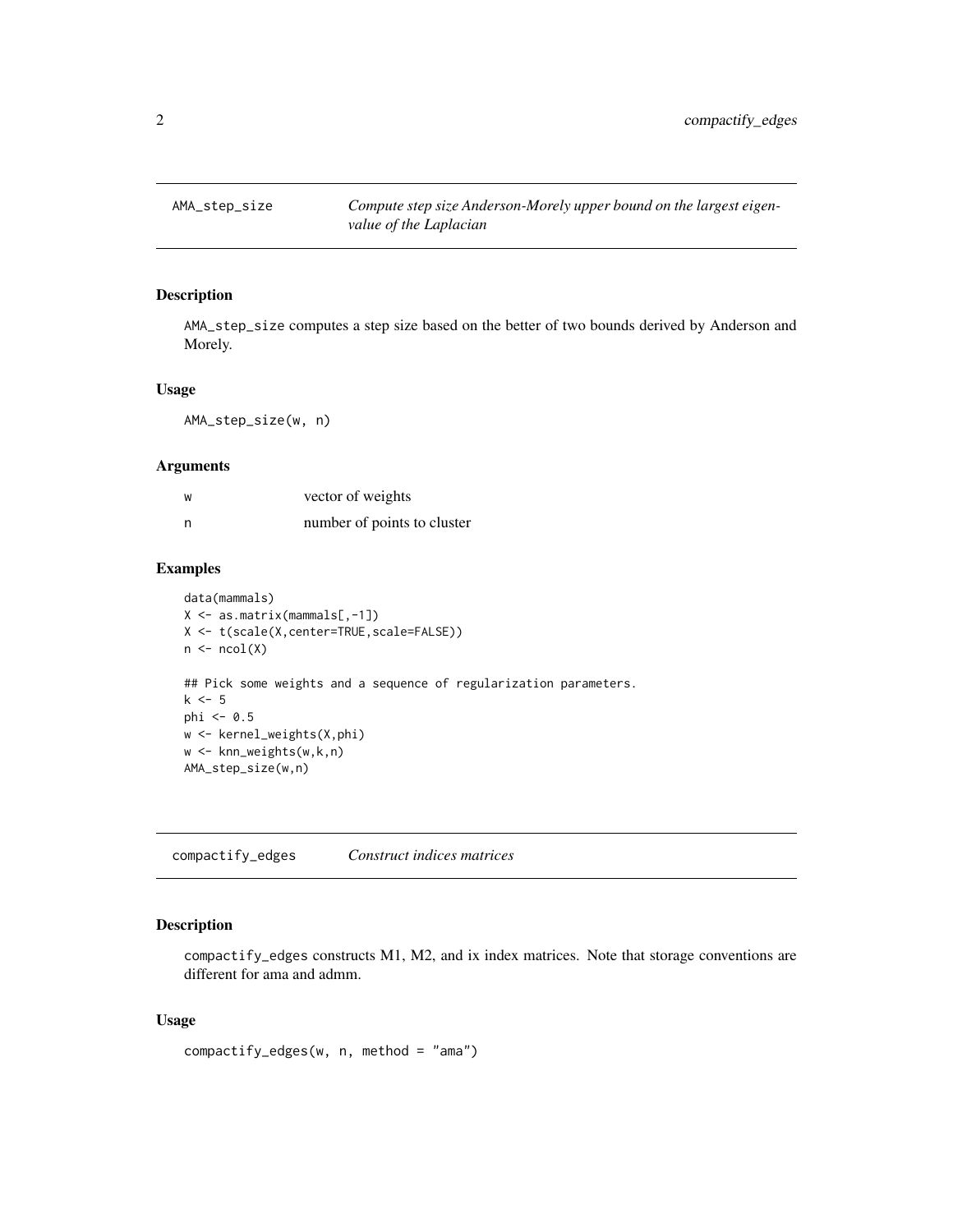<span id="page-2-0"></span>create\_adjacency 3

#### Arguments

| w      | weights vector              |
|--------|-----------------------------|
| n      | number of points to cluster |
| method | 'ama' or 'admm'             |

<span id="page-2-1"></span>create\_adjacency *Create adjacency matrix from V*

#### Description

create\_adjacency creates an n-by-n sparse adjacency matrix from the matrix of centroid differences.

# Usage

```
create\_adjacency(V, w, n, method = "ama")
```
#### Arguments

|        | Matrix of centroid differences |
|--------|--------------------------------|
| W      | Weights vector                 |
| n      | Number of points to cluster    |
| method | 'ama' or 'admm'                |

```
## Clusterpaths for Mammal Dentition
data(mammals)
X <- as.matrix(mammals[,-1])
X <- t(scale(X,center=TRUE,scale=FALSE))
n \leftarrow \text{ncol}(X)## Pick some weights and a sequence of regularization parameters.
k \leq -5phi \leq -0.5w <- kernel_weights(X,phi)
w <- knn_weights(w,k,n)
gamma <- seq(0.0,43, length.out=100)
## Perform clustering
nu <- AMA_step_size(w,n)
sol <- cvxclust_path_ama(X,w,gamma,nu=nu)
## Construct adjacency matrix
A <- create_adjacency(sol$V[[10]],w,n)
G \leq graph.adjacency(A, mode = 'upper')
```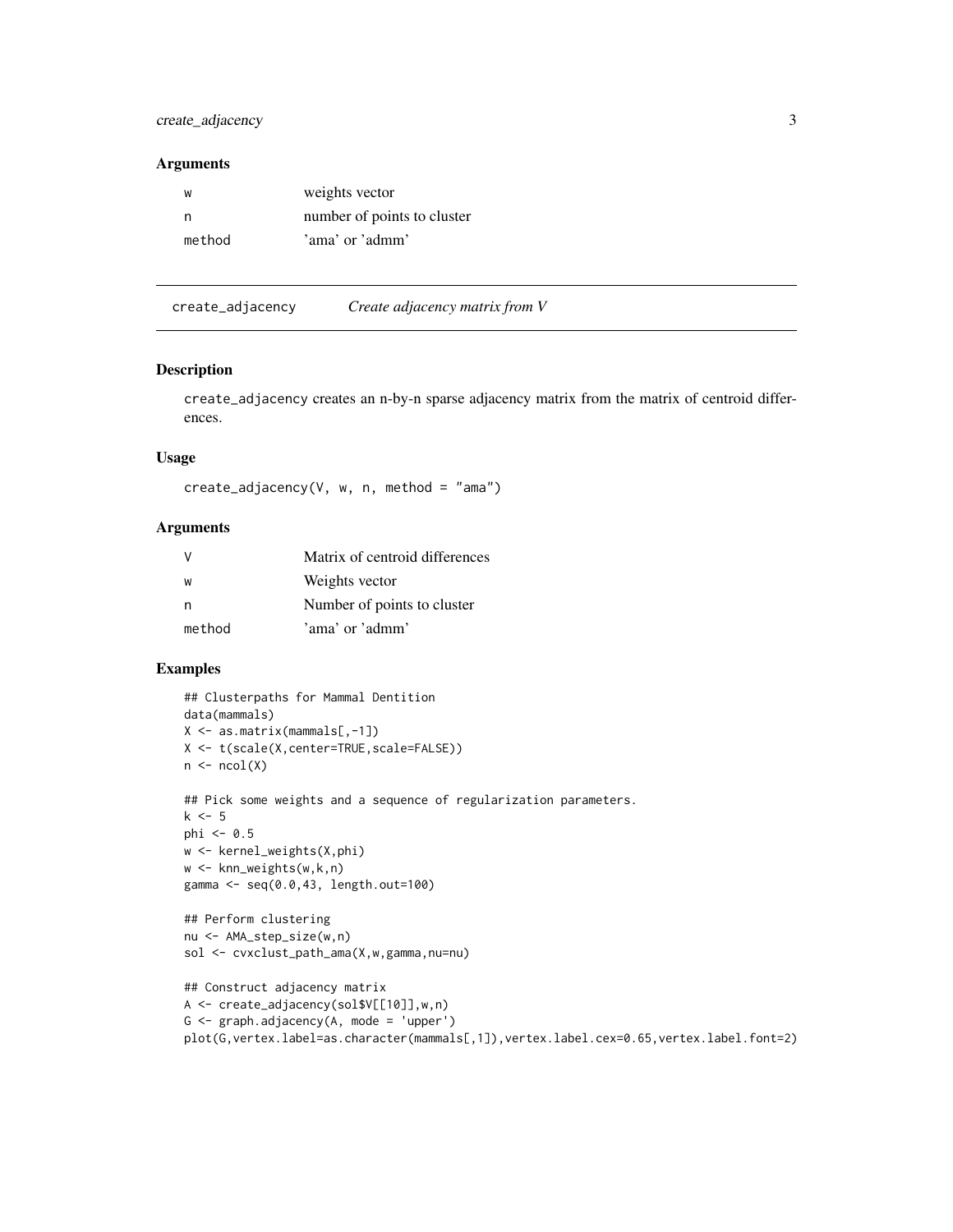```
create_clustering_problem
```
*Create a random clustering problem*

#### Description

create\_clustering\_problem makes a random clustering problem for testing purposes.

#### Usage

```
create_clustering_problem(p, n, seed = 12345, nnn = 3, method = "ama")
```
# Arguments

| р      | Dimension of space of points to be clustered |
|--------|----------------------------------------------|
| n      | Number of points                             |
| seed   | Random number seed                           |
| nnn    | Number of nearest neighbors                  |
| method | 'ama' or 'admm'                              |
|        |                                              |

#### Examples

 $p \le -10$  $n < - 20$ seed <- 12345 rnd\_problem\_admm <- create\_clustering\_problem(p,n,seed)

<span id="page-3-1"></span>cvxclust *Convex Clustering Path via Variable Splitting Methods*

#### Description

cvxclust estimates the convex clustering path via variable splitting methods: ADMM and AMA. This function is a wrapper function that calls either cvxclust\_path\_admm or cvxclust\_path\_ama (the default) to perform the computation. Required inputs include a data matrix X (rows are features; columns are samples), a vector of weights w, and a sequence of regularization parameters gamma. Two penalty norms are currently supported: 1-norm and 2-norm. Both ADMM and AMA admit acceleration schemes at little additional computation. Acceleration is turned on by default.

#### Usage

```
cvxclust(X, w, gamma, method = "ama", nu = 1, tol = 0.001,max\_iter = 10000, type = 2, accelerate = TRUE)
```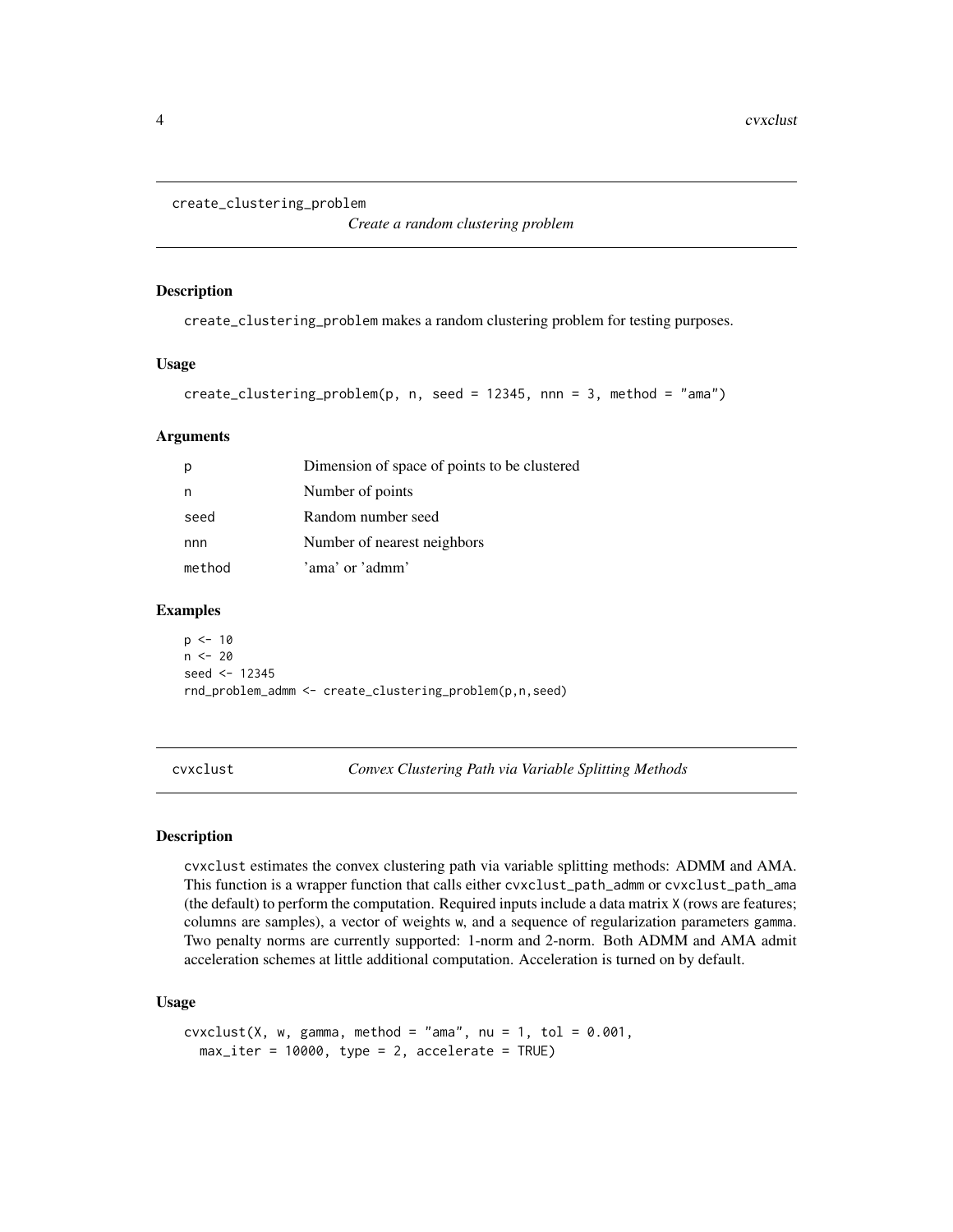#### <span id="page-4-0"></span>cvxclust 5

# Arguments

| x                      | The data matrix to be clustered. The rows are the features, and the columns are<br>the samples.                                                        |
|------------------------|--------------------------------------------------------------------------------------------------------------------------------------------------------|
| W                      | A vector of nonnegative weights. The ith entry w[i] denotes the weight used<br>between the ith pair of centroids. The weights are in dictionary order. |
| method                 | Algorithm to use: "admm" or "ama"                                                                                                                      |
| gamma                  | A sequence of regularization parameters.                                                                                                               |
| nu                     | A positive penalty parameter for quadratic deviation term.                                                                                             |
| tol                    | The convergence tolerance.                                                                                                                             |
| $max$ <sub>Liter</sub> | The maximum number of iterations.                                                                                                                      |
| type                   | An integer indicating the norm used: $1 = 1$ -norm, $2 = 2$ -norm.                                                                                     |
| accelerate             | If TRUE (the default), acceleration is turned on.                                                                                                      |

# Value

U A list of centroid matrices.

V A list of centroid difference matrices.

Lambda A list of Lagrange multiplier matrices.

#### Author(s)

Eric C. Chi, Kenneth Lange

# See Also

[cvxclust\\_path\\_ama](#page-12-1) and [cvxclust\\_path\\_admm](#page-10-1) for estimating the clustering path with AMA or ADMM. [kernel\\_weights](#page-15-1) and [knn\\_weights](#page-16-1) compute useful weights. To extract cluster assignments from the clustering path use [create\\_adjacency](#page-2-1) and [find\\_clusters](#page-14-1).

```
## Clusterpaths for Mammal Dentition
data(mammals)
X <- as.matrix(mammals[,-1])
X <- t(scale(X,center=TRUE,scale=FALSE))
n \leftarrow \text{ncol}(X)## Pick some weights and a sequence of regularization parameters.
k \leq -5phi \leq -0.5w <- kernel_weights(X,phi)
w <- knn_weights(w,k,n)
gamma <- seq(0.0,43, length.out=100)
## Perform clustering
sol <- cvxclust(X,w,gamma)
```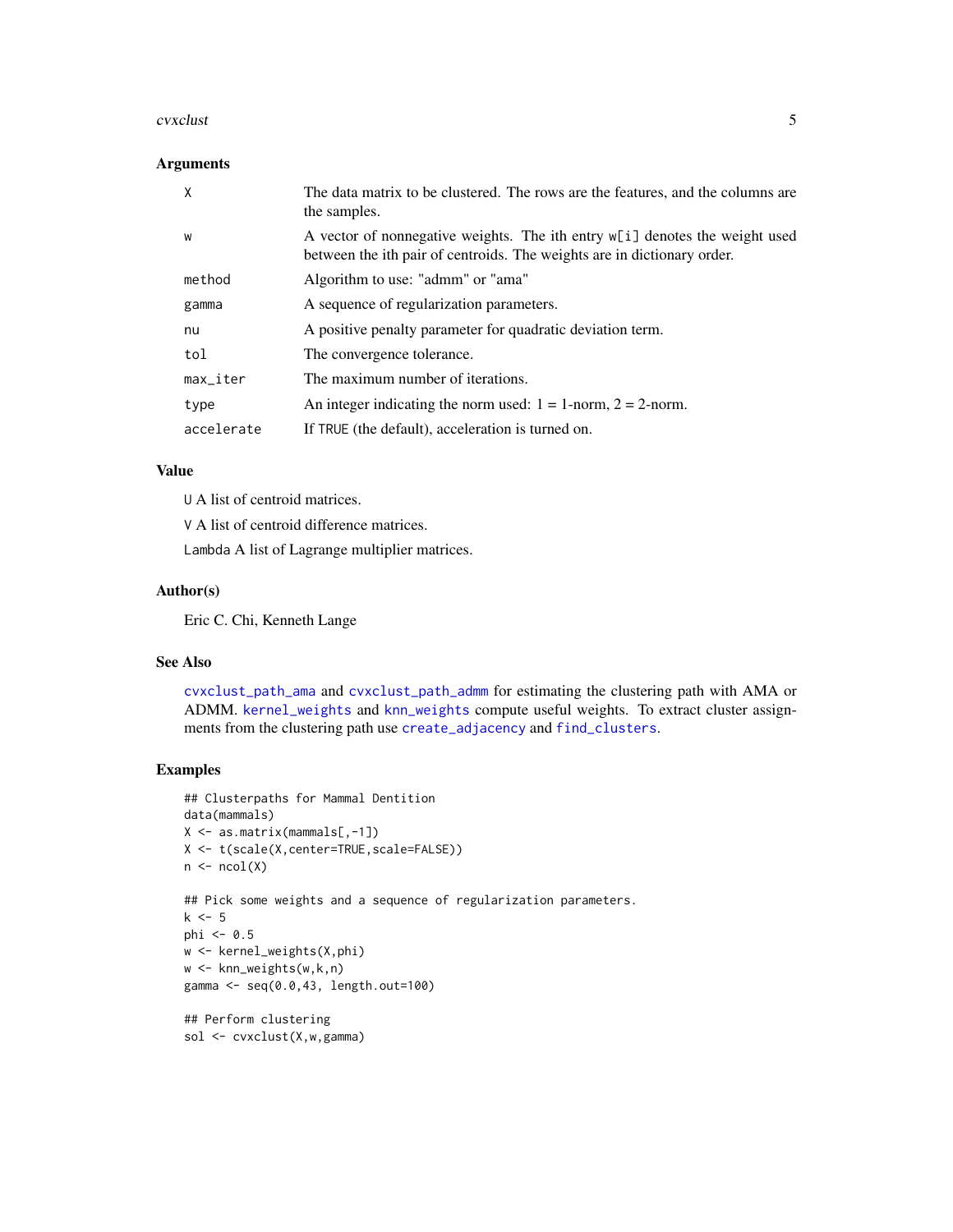```
## Plot the cluster path
library(ggplot2)
svdX \leftarrow svd(X)pc <- svdX$u[,1:2,drop=FALSE]
pc.df <- as.data.frame(t(pc)%*%X)
nGamma <- sol$nGamma
df.paths <- data.frame(x=c(),y=c(), group=c())
for (j in 1:nGamma) {
 pcs <- t(pc)%*%sol$U[[j]]
 x \leftarrow pcs[1,]y \leftarrow \text{pcs}[2,]df <- data.frame(x=pcs[1,], y=pcs[2,], group=1:n)
 df.paths <- rbind(df.paths,df)
}
X_data <- as.data.frame(t(X)%*%pc)
colnames(X_data) <- c("x","y")
X_data$Name <- mammals[,1]
data_plot <- ggplot(data=df.paths,aes(x=x,y=y))
data_plot <- data_plot + geom_path(aes(group=group),colour='grey30',alpha=0.5)
data_plot <- data_plot + geom_text(data=X_data,aes(x=x,y=y,label=Name),
 position=position_jitter(h=0.125,w=0.125))
data_plot <- data_plot + geom_point(data=X_data,aes(x=x,y=y),size=1.5)
data_plot <- data_plot + xlab('Principal Component 1') + ylab('Principal Component 2')
data_plot + theme_bw()
## Output Cluster Assignment at 10th gamma
A <- create_adjacency(sol$V[[10]],w,n)
find_clusters(A)
## Visualize Cluster Assignment
G \leq - graph.adjacency(A, mode = 'upper')
plot(G,vertex.label=as.character(mammals[,1]),vertex.label.cex=0.65,vertex.label.font=2)
```
cvxclustr *Convex Clustering via Splitting Methods*

# Description

Clustering is a fundamental problem in science and engineering. Many classic methods such as kmeans, Gaussian mixture models, and hierarchical clustering, however, employ greedy algorithms which can be entrapped in local minima, sometimes drastical suboptimal ones at that. Recently introduced convex relaxations of k-means and hierarchical clustering shrink cluster centroids toward one another and ensure a unique global minimizer. This package provides two variable splitting methods

- Alternating Method of Multipliers (ADMM)
- Alternating Minimization Algorithm (AMA)

<span id="page-5-0"></span>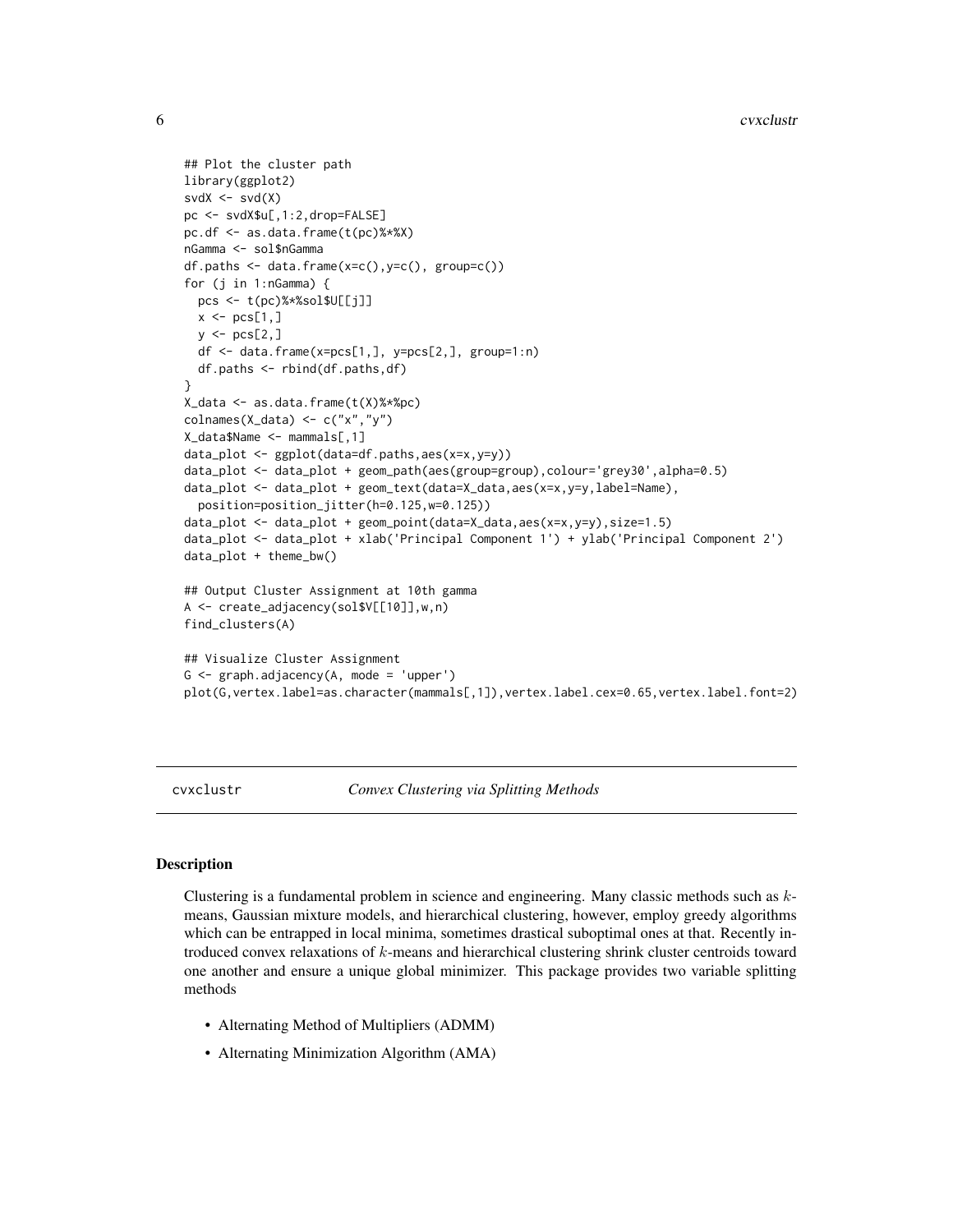#### <span id="page-6-0"></span>cvxclustr 7

for solving this convex formulation of the clustering problem. We seek the centroids  $u_i$  that minimize

$$
\frac{1}{2}\sum_{i}||x_i - u_i||_2^2 + \gamma \sum_{l} w_l||u_{l1} - u_{l2}||
$$

Two penalty norms are currently supported: 1-norm and 2-norm.

# Details

The two main functions are [cvxclust\\_path\\_admm](#page-10-1) and [cvxclust\\_path\\_ama](#page-12-1) which compute the cluster paths using the ADMM and AMA methods respectively. The function [cvxclust](#page-3-1) is a wrapper function that calls either cvxclust\_path\_admm or cvxclust\_path\_ama (the default) to perform the computation.

The functions [kernel\\_weights](#page-15-1) and [knn\\_weights](#page-16-1) can be used in sequence to compute weights that can improve the quality of the clustering paths.

The typical usage consists of three steps:

- Compute weights w.
- Generate a geometrically increasing regularization parameter sequence. Unfortunately a closed form expression for the minimum amount of penalization to get complete coalescence is currently unknown.
- Call [cvxclust](#page-3-1) using the data X, weights w, and regularization parameter sequence gamma.

Cluster assignments can also be retrieved from the solution to the convex clustering problem. Both cvxclust\_path\_admm and cvxclust\_path\_ama output an object of class cvxclustobject. A cluster assignment can be extracted in two steps:

- Call [create\\_adjacency](#page-2-1) to construct an adjacency matrix from the centroid differences variable V.
- Call [find\\_clusters](#page-14-1) to extract the connected components of the adjacency matrix.

#### Author(s)

Eric C. Chi, Kenneth Lange

#### References

Eric C. Chi and Kenneth Lange. Splitting Methods for Convex Clustering. Journal of Computational and Graphical Statistics, in press. <http://arxiv.org/abs/1304.0499>.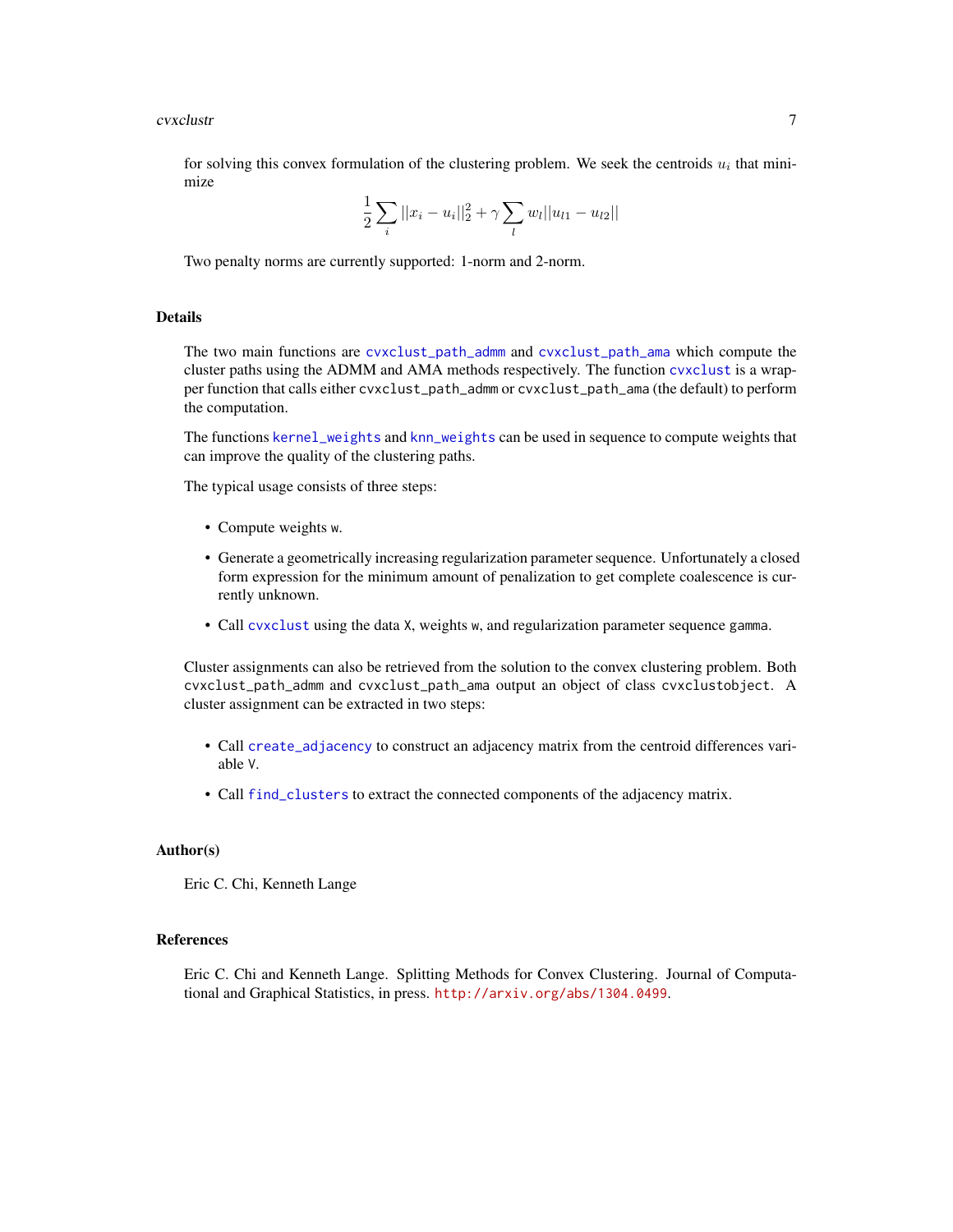<span id="page-7-0"></span>

cvxclust\_admm performs convex clustering via ADMM. This is an R wrapper function around C code. Dimensions of various arguments are as follows:

- n is the number of data points
- p is the number of features
- k is the number non-zero weights.

Note that the indices matrices 'M1', 'M2', and 'ix' take on values starting at 0 to match the indexing conventions of C.

# Usage

```
cvxclust_admm(X, Lambda, ix, M1, M2, s1, s2, w, gamma, nu, max_iter = 100,
  type = 2, tol_abs = 1e-05, tol_rel = 1e-04, accelerate = TRUE
```
# Arguments

| X              | The p-by-n data matrix whose columns are to be clustered.          |
|----------------|--------------------------------------------------------------------|
| Lambda         | The p-by-k matrix of Lagrange multipliers.                         |
| iх             | The k-by-2 matrix of index pairs.                                  |
| M1             | Index set used to track nonzero weights.                           |
| M <sub>2</sub> | Index set used to track nonzero weights.                           |
| s1             | Index set used to track nonzero weights.                           |
| s2             | Index set used to track nonzero weights.                           |
| W              | A vector of k positive weights.                                    |
| gamma          | The regularization parameter controlling the amount of shrinkage.  |
| nu             | Augmented Lagrangian penalty parameter                             |
| max_iter       | The maximum number of iterations.                                  |
| type           | An integer indicating the norm used: $1 = 1$ -norm, $2 = 2$ -norm. |
| tol_abs        | The convergence tolerance (absolute).                              |
| tol_rel        | The convergence tolerance (relative).                              |
| accelerate     | If TRUE (the default), acceleration is turned on.                  |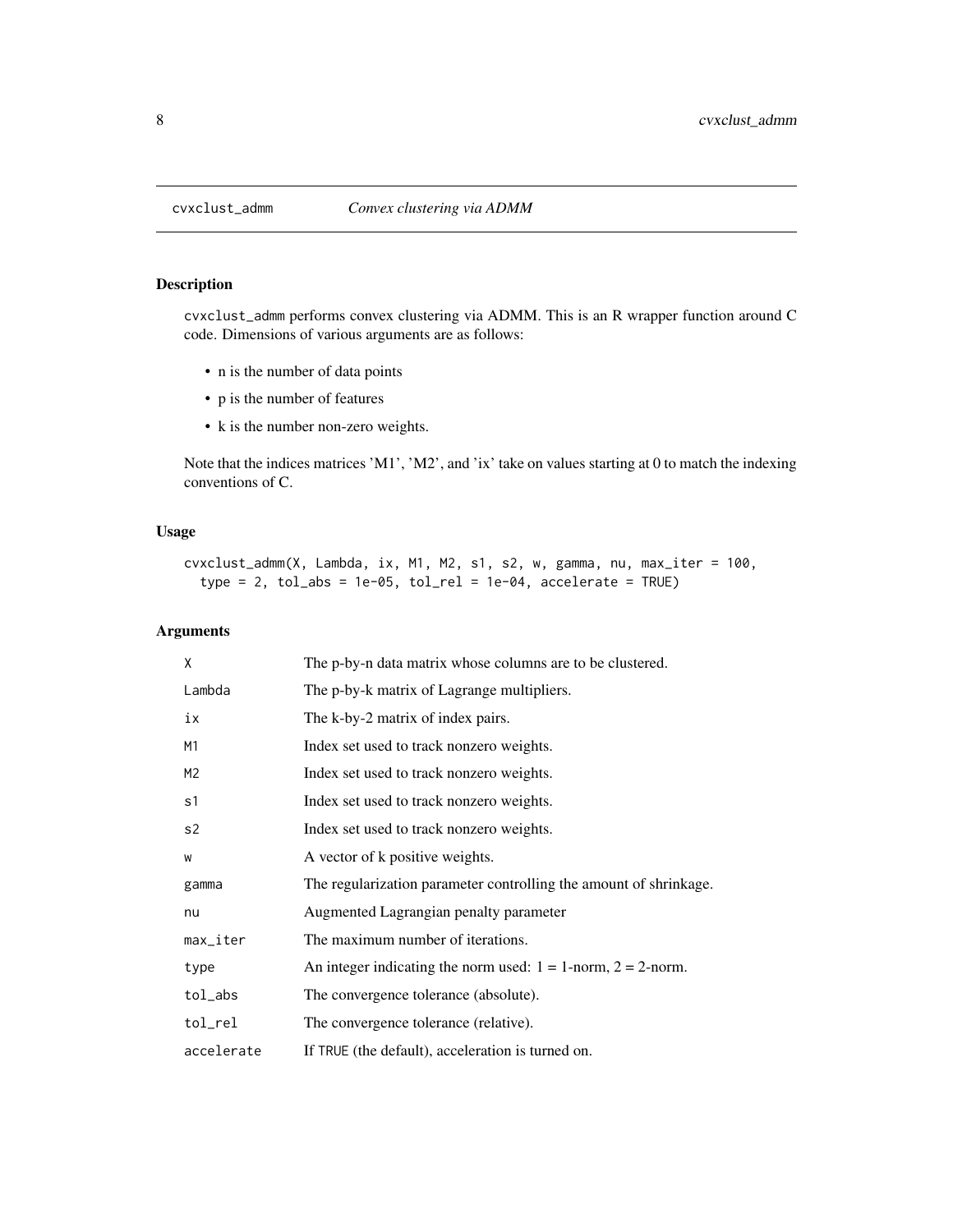# cvxclust\_admm 9

# Value

U A list of centroid matrices.

V A list of centroid difference matrices.

Lambda A list of Lagrange multiplier matrices.

nu The final step size used.

primal The primal residuals.

dual The dual residuals.

tol\_primal The primal residual tolerances.

tol\_dual The dual residual tolerances.

iter The number of iterations taken.

# Author(s)

Eric C. Chi, Kenneth Lange

```
## Create random problems
p \le -10n < -20seed <- 12345
nProbs <- 10
errors <- double(nProbs)
for (i in 1:nProbs) {
  seed <- seed + sample(1:1e2,1)
  rnd_problem <- create_clustering_problem(p,n,seed=seed,method='admm')
 X <- rnd_problem$X
  ix <- rnd_problem$ix
 M1 <- rnd_problem$M1
 M2 <- rnd_problem$M2
  s1 <- rnd_problem$s1
  s2 <- rnd_problem$s2
  w <- rnd_problem$w
  nK <- length(w)
  Lambda <- matrix(rnorm(p*nK),p,nK)
  gamma <- 0.1
  nu < -1max_iter <- 1e6
  tol_abs < -1e-15tol_rel <- 1e-15
  sol_admm_acc <- cvxclust_admm(X,Lambda,ix,M1,M2,s1,s2,w,gamma,nu,max_iter=max_iter,
   tol_abs=tol_abs,tol_rel=tol_rel,accelerate=TRUE)
  sol_admm <- cvxclust_admm(X,Lambda,ix,M1,M2,s1,s2,w,gamma,nu,max_iter=max_iter,
   tol_abs=tol_abs,tol_rel=tol_rel,accelerate=FALSE)
  errors[i] <- norm(as.matrix(sol_admm_acc$U-sol_admm$U),'i')
}
```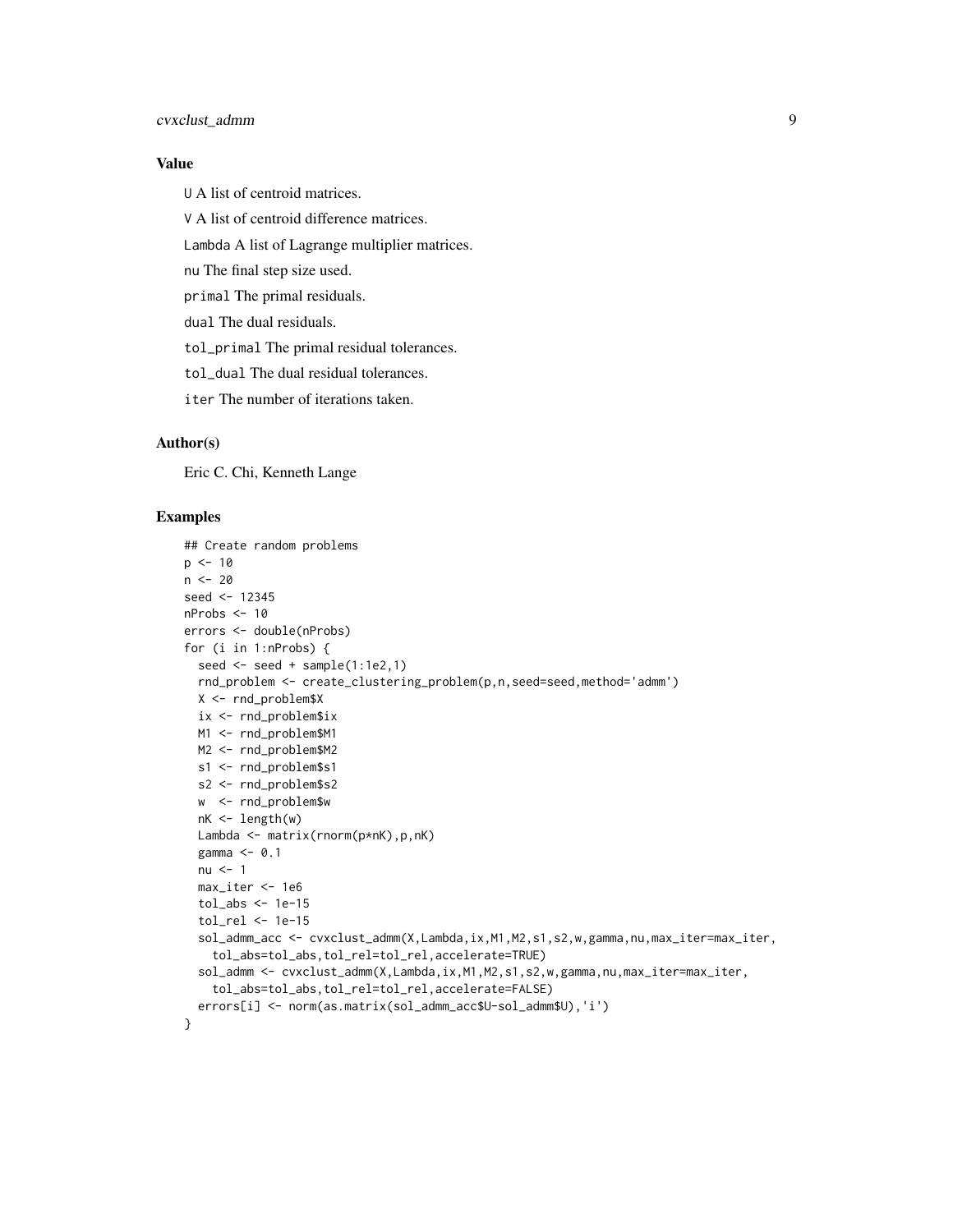<span id="page-9-0"></span>

cvxclust\_ama performs convex clustering via AMA. This is an R wrapper function around C code. Dimensions of various arguments are as follows:

- n is the number of data points
- p is the number of features
- k is the number non-zero weights.

Note that the indices matrices 'M1', 'M2', and 'ix' take on values starting at 0 to match the indexing conventions of C.

# Usage

```
cvxclust_ama(X, Lambda, ix, M1, M2, s1, s2, w, gamma, nu, type = 2,
 max\_iter = 100, tol = 1e-04, accelerate = TRUE)
```
# Arguments

| X              | The p-by-n data matrix whose columns are to be clustered.                                                                                                                              |
|----------------|----------------------------------------------------------------------------------------------------------------------------------------------------------------------------------------|
| Lambda         | The p-by-k matrix of Lagrange multipliers.                                                                                                                                             |
| iх             | The k-by-2 matrix of index pairs.                                                                                                                                                      |
| M1             | Index set used to track nonzero weights.                                                                                                                                               |
| M <sub>2</sub> | Index set used to track nonzero weights.                                                                                                                                               |
| s1             | Index set used to track nonzero weights.                                                                                                                                               |
| s2             | Index set used to track nonzero weights.                                                                                                                                               |
| W              | A vector of k positive weights.                                                                                                                                                        |
| gamma          | The regularization parameter controlling the amount of shrinkage.                                                                                                                      |
| nu             | The initial step size parameter when backtracking is applied. Otherwise it is a<br>fixed step size in which case there are no guarantees of convergence if it exceeds<br>$2/ncol(X)$ . |
| type           | An integer indicating the norm used: $1 = 1$ -norm, $2 = 2$ -norm.                                                                                                                     |
| max_iter       | The maximum number of iterations.                                                                                                                                                      |
| tol            | The convergence tolerance.                                                                                                                                                             |
| accelerate     | If TRUE (the default), acceleration is turned on.                                                                                                                                      |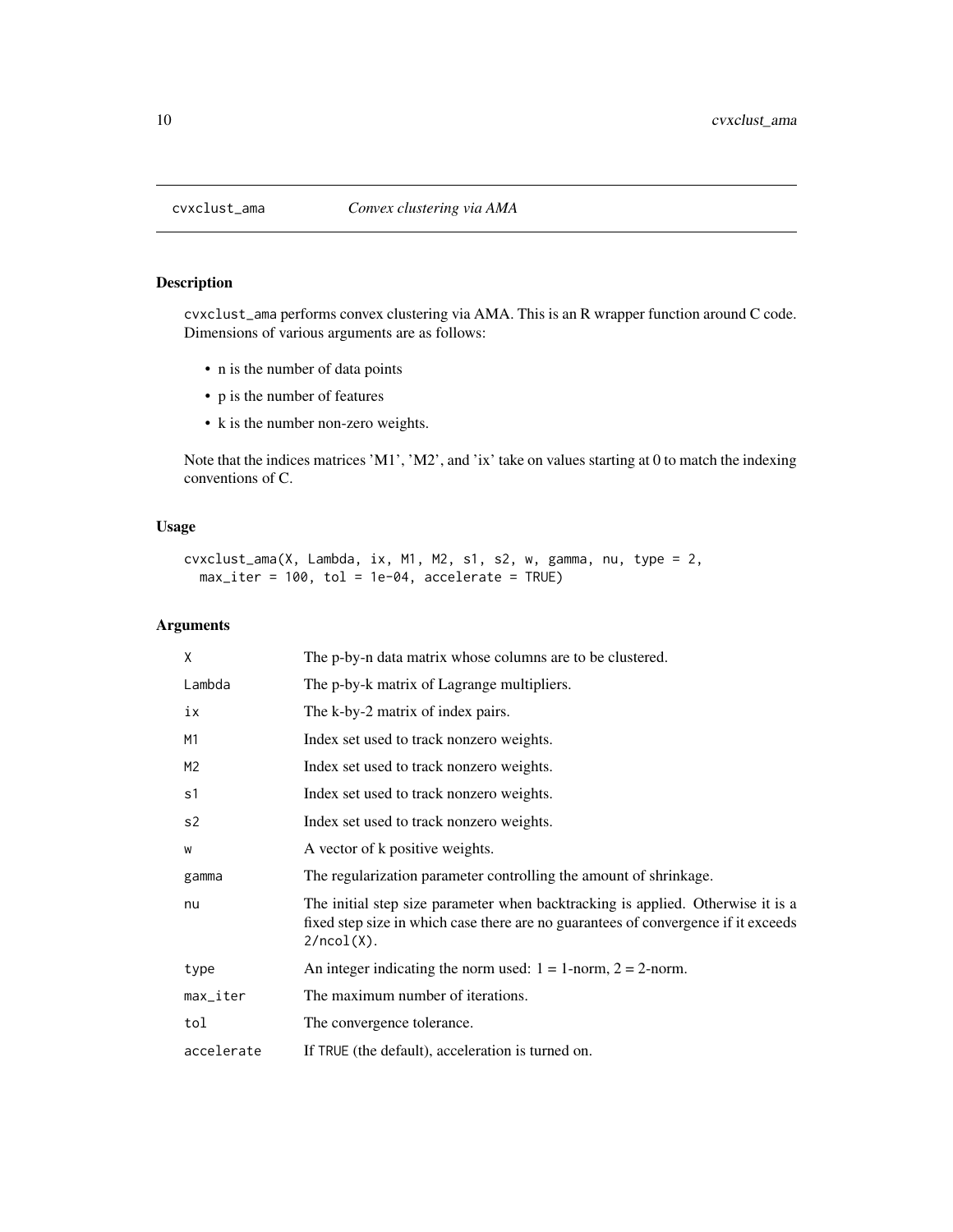# <span id="page-10-0"></span>Value

U A list of centroid matrices.

V A list of centroid difference matrices.

Lambda A list of Lagrange multiplier matrices.

nu The final step size used.

primal The primal objective evaluated at the final iterate.

dual The dual objective evaluated at the final iterate.

iter The number of iterations taken.

#### Author(s)

Eric C. Chi, Kenneth Lange

#### Examples

```
## Create random problem
seed <- 12345
p \le -10n < -20rnd_problem <- create_clustering_problem(p,n,seed)
X <- rnd_problem$X
ix <- rnd_problem$ix
M1 <- rnd_problem$M1
M2 <- rnd_problem$M2
s1 <- rnd_problem$s1
s2 <- rnd_problem$s2
w <- rnd_problem$w
nk \leq -nrow(ix)Lambda <- matrix(rnorm(p*nK),p,nK)
gamma <- 0.1
nu <- 1.999/n
max_iter <- 1e6
tol \leq 1e-15
sol_ama <- cvxclust_ama(X,Lambda,ix,M1,M2,s1,s2,w,gamma,nu,max_iter=max_iter,tol=tol)
```
<span id="page-10-1"></span>cvxclust\_path\_admm *Convex Clustering Path via ADMM*

#### Description

cvxclust\_path\_admm estimates the convex clustering path via ADMM. Required inputs include a data matrix X (rows are features; columns are samples), a vector of weights w, and a sequence of regularization parameters gamma. Two penalty norms are currently supported: 1-norm and 2 norm. ADMM admits acceleration by extrapolated steps akin to those in FISTA. This speed-up is employed by default.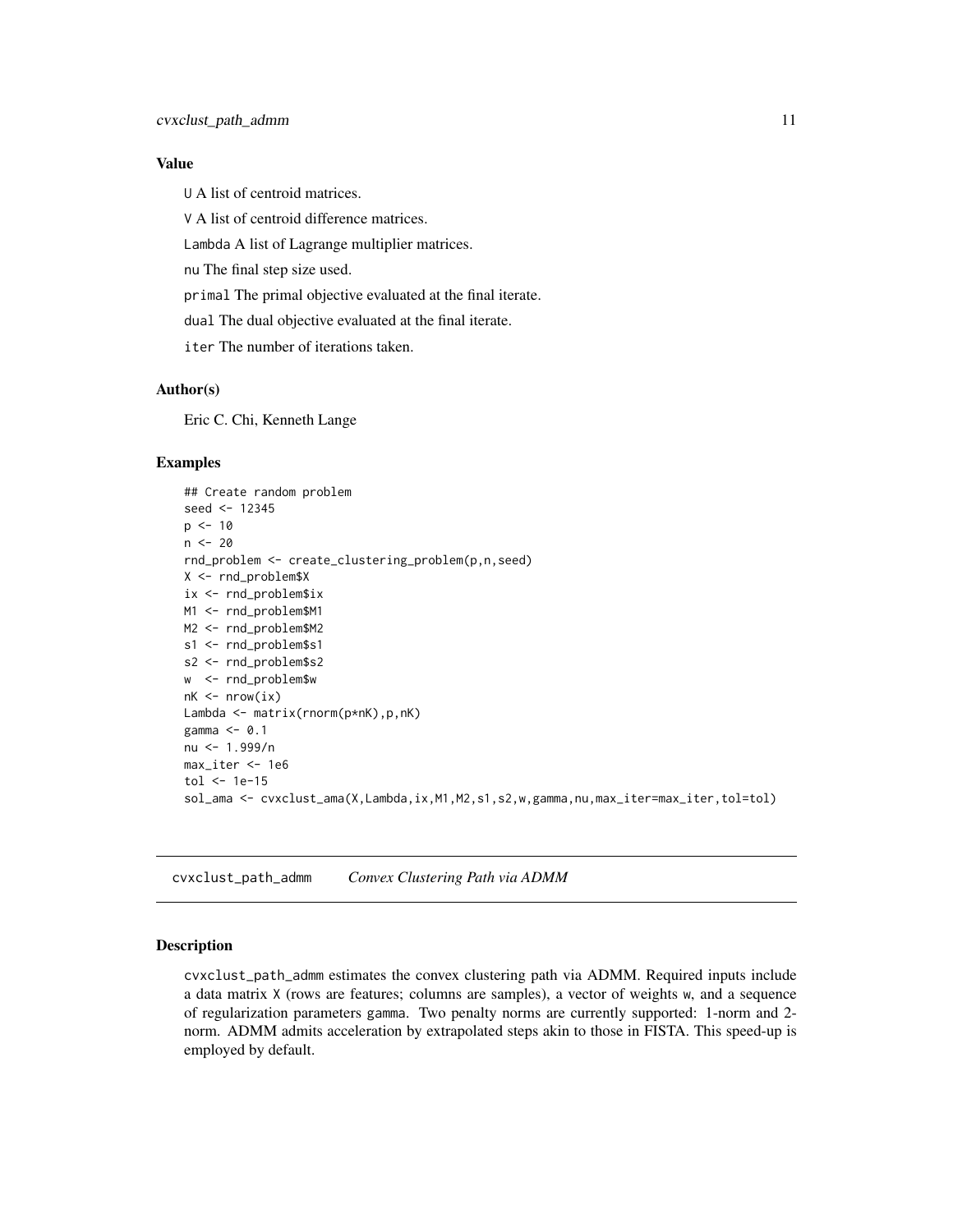# <span id="page-11-0"></span>Usage

```
cvxclust-path_admm(X, w, gamma, nu = 1, tol_abs = 1e-05, tol_rel = 1e-04,
 max_iter = 10000, type = 2, accelerate = TRUE)
```
#### Arguments

| $\mathsf{X}$           | The data matrix to be clustered. The rows are the features, and the columns are<br>the samples.                                                        |
|------------------------|--------------------------------------------------------------------------------------------------------------------------------------------------------|
| W                      | A vector of nonnegative weights. The ith entry w[i] denotes the weight used<br>between the ith pair of centroids. The weights are in dictionary order. |
| gamma                  | A sequence of regularization parameters.                                                                                                               |
| nu                     | A positive penalty parameter for quadratic deviation term.                                                                                             |
| tol_abs                | The convergence tolerance (absolute).                                                                                                                  |
| tol_rel                | The convergence tolerance (relative).                                                                                                                  |
| $max$ <sub>Liter</sub> | The maximum number of iterations.                                                                                                                      |
| type                   | An integer indicating the norm used: $1 = 1$ -norm, $2 = 2$ -norm.                                                                                     |
| accelerate             | If TRUE (the default), acceleration is turned on.                                                                                                      |

#### Value

U A list of centroid matrices.

V A list of centroid difference matrices.

Lambda A list of Lagrange multiplier matrices.

#### Author(s)

Eric C. Chi, Kenneth Lange

#### See Also

[cvxclust\\_path\\_ama](#page-12-1) for estimating the clustering path with AMA. [kernel\\_weights](#page-15-1) and [knn\\_weights](#page-16-1) compute useful weights. To extract cluster assignments from the clustering path use [create\\_adjacency](#page-2-1) and [find\\_clusters](#page-14-1).

```
## Clusterpaths for Mammal Dentition
data(mammals)
X <- as.matrix(mammals[,-1])
X <- t(scale(X,center=TRUE,scale=FALSE))
n \leftarrow \text{ncol}(X)## Pick some weights and a sequence of regularization parameters.
k \leq -5phi <- 0.5
w <- kernel_weights(X,phi)
w <- knn_weights(w,k,n)
```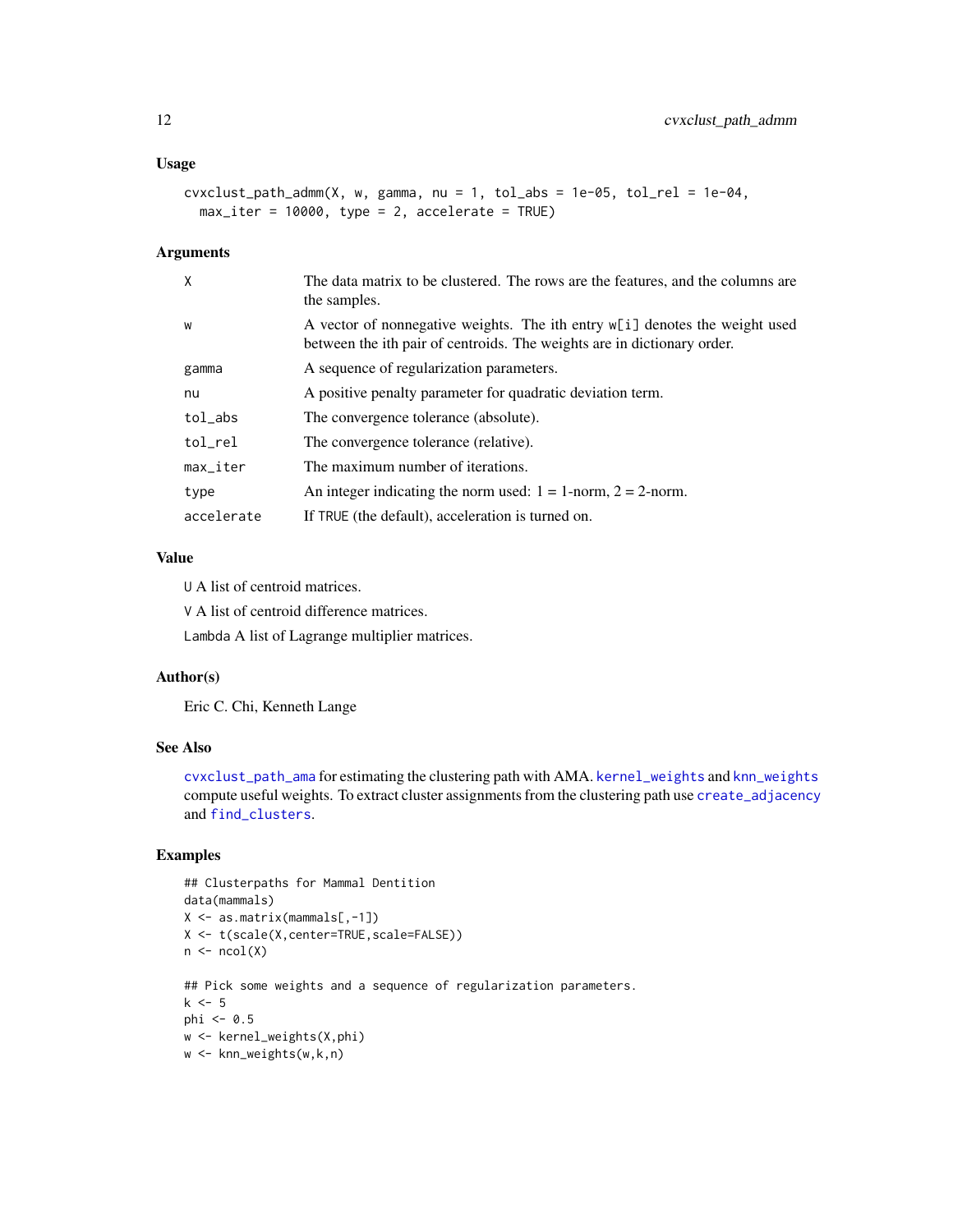```
gamma <- seq(0.0,43, length.out=100)
## Perform clustering
sol <- cvxclust_path_admm(X,w,gamma)
## Plot the cluster path
library(ggplot2)
svdX \leftarrow svd(X)pc <- svdX$u[,1:2,drop=FALSE]
pc.df <- as.data.frame(t(pc)%*%X)
nGamma <- sol$nGamma
df.paths <- data.frame(x=c(),y=c(), group=c())
for (j in 1:nGamma) {
  pcs <- t(pc)%*%sol$U[[j]]
  x \leftarrow pcs[1,]y \leftarrow pcs[2,]df <- data.frame(x=pcs[1,], y=pcs[2,], group=1:n)
  df.paths <- rbind(df.paths,df)
}
X_data <- as.data.frame(t(X)%*%pc)
colnames(X_data) <- c("x","y")
X_data$Name <- mammals[,1]
data_plot <- ggplot(data=df.paths,aes(x=x,y=y))
data_plot <- data_plot + geom_path(aes(group=group),colour='grey30',alpha=0.5)
data_plot <- data_plot + geom_text(data=X_data,aes(x=x,y=y,label=Name),
  position=position_jitter(h=0.125,w=0.125))
data_plot <- data_plot + geom_point(data=X_data,aes(x=x,y=y),size=1.5)
data_plot <- data_plot + xlab('Principal Component 1') + ylab('Principal Component 2')
data_plot + theme_bw()
## Output Cluster Assignment at 10th gamma
A <- create_adjacency(sol$V[[10]],w,n,method='admm')
find_clusters(A)
## Visualize Cluster Assignment
G <- graph.adjacency(A, mode = 'upper')
plot(G,vertex.label=as.character(mammals[,1]),vertex.label.cex=0.65,vertex.label.font=2)
```
<span id="page-12-1"></span>cvxclust\_path\_ama *Convex Clustering Path via AMA*

#### Description

cvxclust\_path\_ama estimates the convex clustering path via the Alternating Minimization Algorithm. Required inputs include a data matrix X (rows are features; columns are samples), a vector of weights w, and a sequence of regularization parameters gamma. Two penalty norms are currently supported: 1-norm and 2-norm. AMA is performing proximal gradient ascent on the dual function, and therefore can be accelerated with FISTA. This speed-up is employed by default.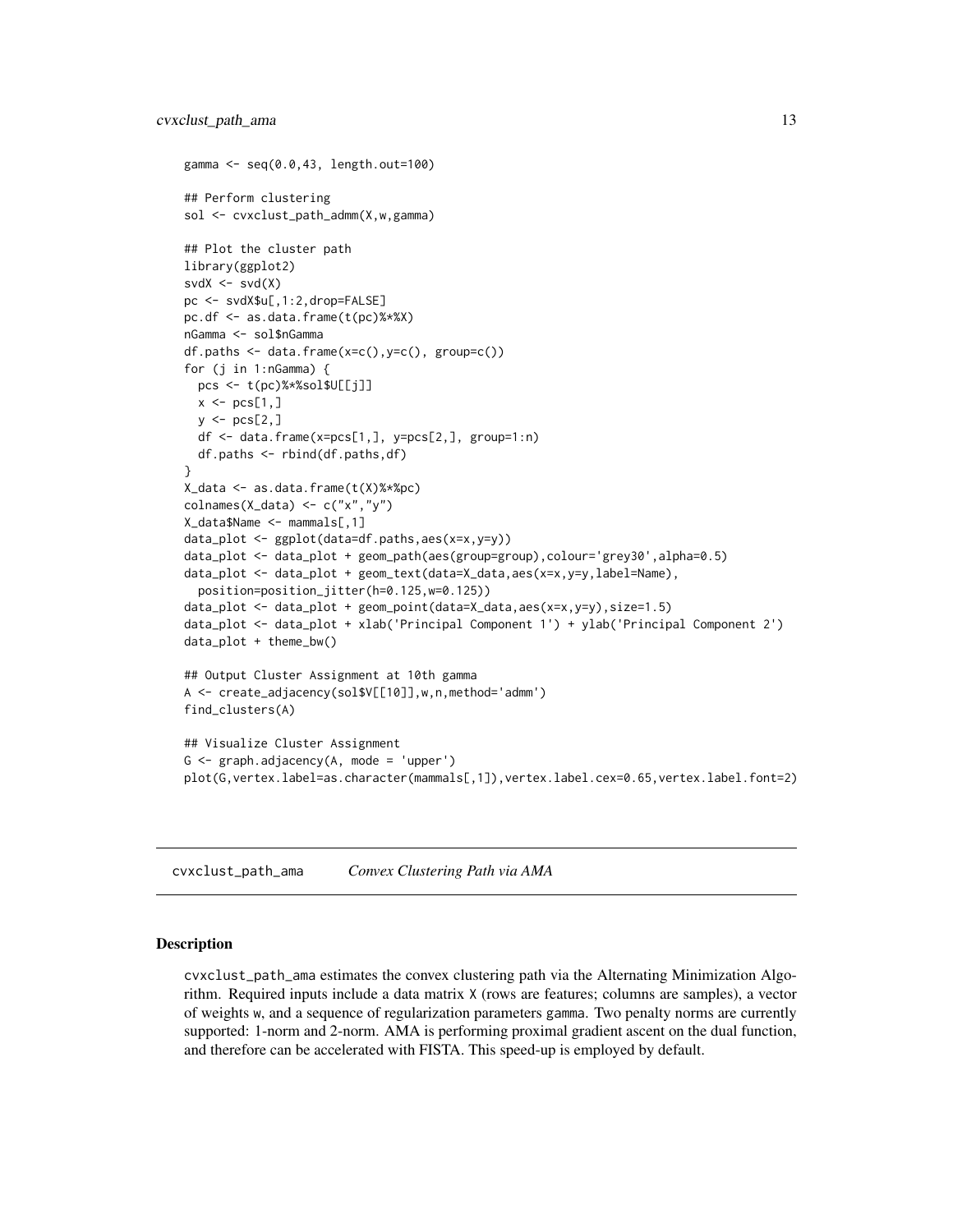# <span id="page-13-0"></span>Usage

```
cvxclust_path_name(X, w, gamma, nu = 1, tol = 0.001, max\_iter = 10000,type = 2, accelerate = TRUE)
```
#### Arguments

| X                         | The data matrix to be clustered. The rows are the features, and the columns are<br>the samples.                                                                                        |
|---------------------------|----------------------------------------------------------------------------------------------------------------------------------------------------------------------------------------|
| W                         | A vector of nonnegative weights. The ith entry $w[i]$ denotes the weight used<br>between the ith pair of centroids. The weights are in dictionary order.                               |
| gamma                     | A sequence of regularization parameters.                                                                                                                                               |
| nu                        | The initial step size parameter when backtracking is applied. Otherwise it is a<br>fixed step size in which case there are no guarantees of convergence if it exceeds<br>$2/ncol(X)$ . |
| tol                       | The convergence tolerance.                                                                                                                                                             |
| $max$ <sub>-</sub> $iter$ | The maximum number of iterations.                                                                                                                                                      |
| type                      | An integer indicating the norm used: $1 = 1$ -norm, $2 = 2$ -norm.                                                                                                                     |
| accelerate                | If TRUE (the default), acceleration is turned on.                                                                                                                                      |

# Value

U A list of centroid matrices.

V A list of centroid difference matrices.

Lambda A list of Lagrange multiplier matrices.

#### Author(s)

Eric C. Chi, Kenneth Lange

# See Also

[cvxclust\\_path\\_admm](#page-10-1) for estimating the clustering path with ADMM. [kernel\\_weights](#page-15-1) and [knn\\_weights](#page-16-1) compute useful weights. To extract cluster assignments from the clustering path use [create\\_adjacency](#page-2-1) and [find\\_clusters](#page-14-1).

```
## Clusterpaths for Mammal Dentition
data(mammals)
X <- as.matrix(mammals[,-1])
X <- t(scale(X,center=TRUE,scale=FALSE))
n \leftarrow \text{ncol}(X)## Pick some weights and a sequence of regularization parameters.
k <- 5
phi <- 0.5
w <- kernel_weights(X,phi)
```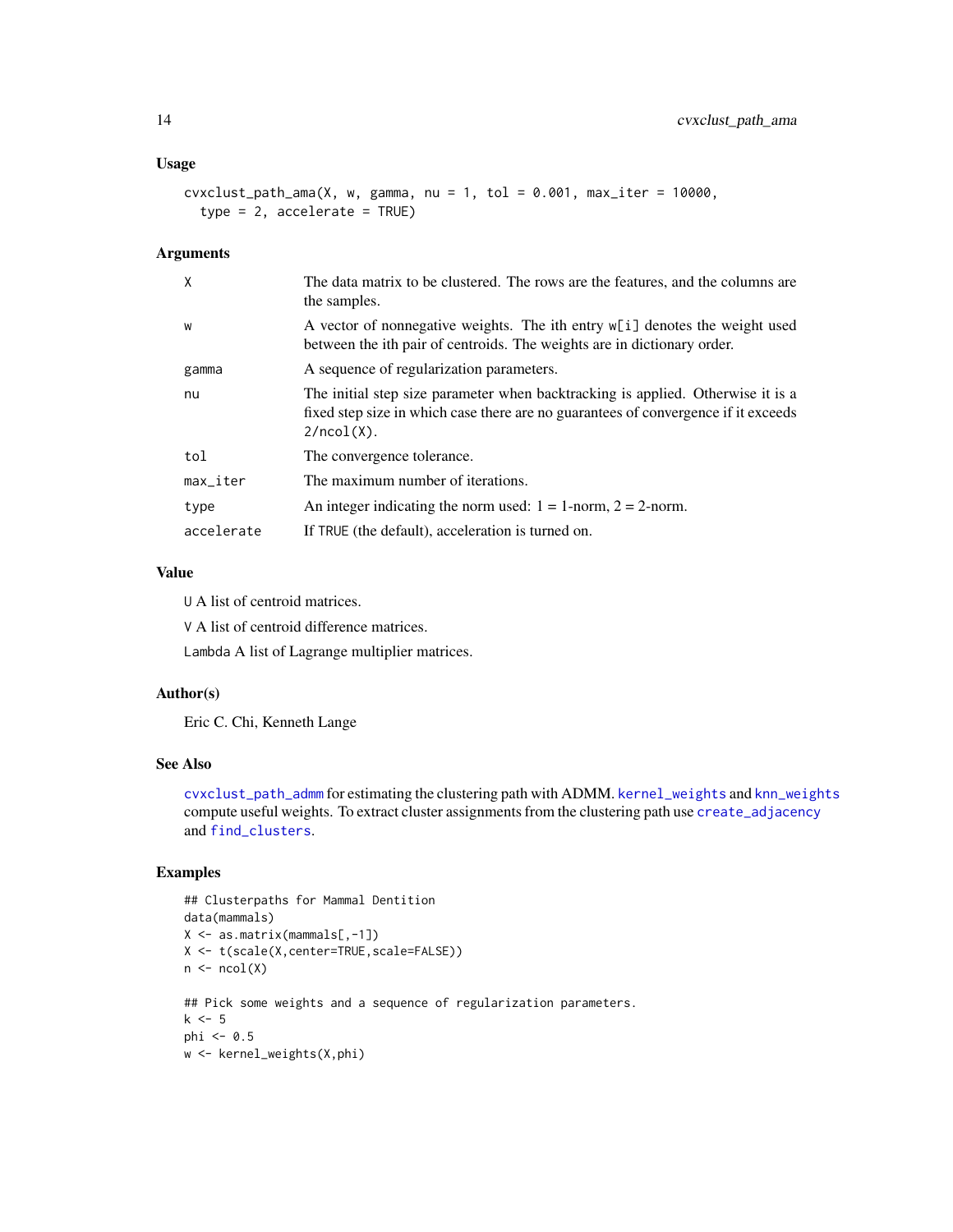#### <span id="page-14-0"></span>find\_clusters 15

```
w <- knn_weights(w,k,n)
gamma <- seq(0.0,43, length.out=100)
## Perform clustering
nu <- AMA_step_size(w,n)
sol <- cvxclust_path_ama(X,w,gamma,nu=nu)
## Plot the cluster path
library(ggplot2)
svdX \leftarrow svd(X)pc <- svdX$u[,1:2,drop=FALSE]
pc.df <- as.data.frame(t(pc)%*%X)
nGamma <- sol$nGamma
df.paths \leq data.frame(x=c(),y=c(), group=c())
for (j in 1:nGamma) {
  pcs <- t(pc)%*%sol$U[[j]]
 x \leftarrow pcs[1,]y \leftarrow \text{pcs}[2,]df <- data.frame(x=pcs[1,], y=pcs[2,], group=1:n)
  df.paths <- rbind(df.paths,df)
}
X_data <- as.data.frame(t(X)%*%pc)
colnames(X_data) <- c("x","y")
X_data$Name <- mammals[,1]
data_plot <- ggplot(data=df.paths,aes(x=x,y=y))
data_plot <- data_plot + geom_path(aes(group=group),colour='grey30',alpha=0.5)
data_plot <- data_plot + geom_text(data=X_data,aes(x=x,y=y,label=Name),
  position=position_jitter(h=0.125,w=0.125))
data_plot <- data_plot + geom_point(data=X_data,aes(x=x,y=y),size=1.5)
data_plot <- data_plot + xlab('Principal Component 1') + ylab('Principal Component 2')
data_plot + theme_bw()
## Output Cluster Assignment at 10th gamma
A <- create_adjacency(sol$V[[10]],w,n)
find_clusters(A)
## Visualize Cluster Assignment
G \leq - graph.adjacency(A, mode = 'upper')
plot(G,vertex.label=as.character(mammals[,1]),vertex.label.cex=0.65,vertex.label.font=2)
```
<span id="page-14-1"></span>find\_clusters *Find clusters*

# Description

find\_clusters uses breadth-first search to identify the connected components of the corresponding adjacency graph of the centroid differences vectors.

#### Usage

find\_clusters(A)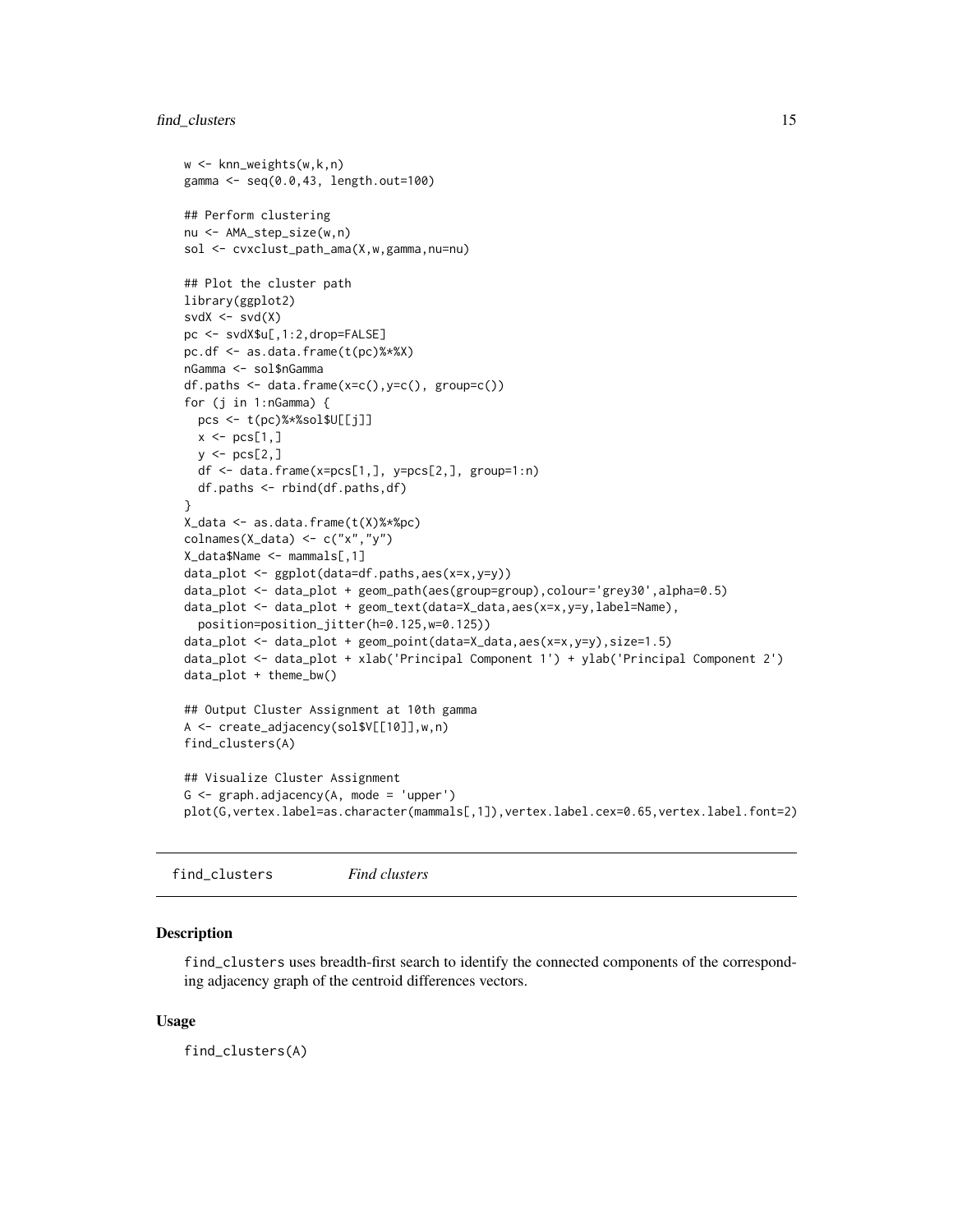#### <span id="page-15-0"></span>Arguments

A adjacency matrix

#### Examples

```
## Clusterpaths for Mammal Dentition
data(mammals)
X <- as.matrix(mammals[,-1])
X <- t(scale(X,center=TRUE,scale=FALSE))
n \leftarrow \text{ncol}(X)## Pick some weights and a sequence of regularization parameters.
k < -5phi <- 0.5
w <- kernel_weights(X,phi)
w <- knn_weights(w,k,n)
gamma <- seq(0.0,43, length.out=100)
## Perform clustering
nu <- AMA_step_size(w,n)
sol <- cvxclust_path_ama(X,w,gamma,nu=nu)
## Construct adjacency matrix
A <- create_adjacency(sol$V[[10]],w,n)
```
find\_clusters(A)

<span id="page-15-1"></span>kernel\_weights *Compute Gaussian Kernel Weights*

# Description

kernel\_weights computes Gaussian kernel weights given a data matrix X and a scale parameter phi. Namely, the lth weight w[l] is given by

$$
w[l] = exp(-phi||X[, i] - X[, j]||^{2})
$$

, where the lth pair of nodes is (i,j).

# Usage

kernel\_weights(X, phi = 1)

#### Arguments

|     | The data matrix to be clustered. The rows are the features, and the columns are |
|-----|---------------------------------------------------------------------------------|
|     | the samples.                                                                    |
| phi | The nonnegative parameter that controls the scale of kernel weights             |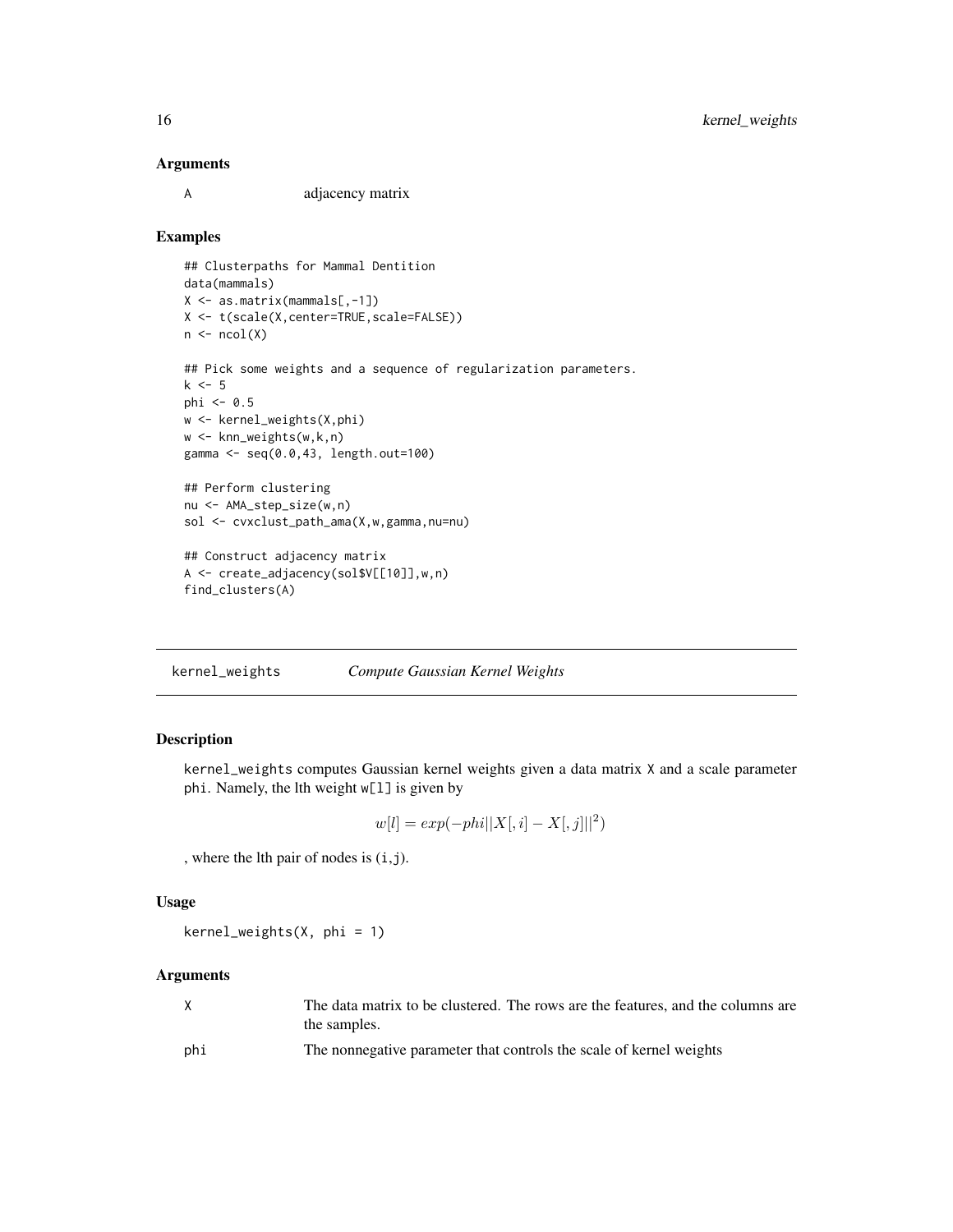# <span id="page-16-0"></span>knn\_weights 17

# Value

A vector w of weights for convex clustering.

#### Author(s)

Eric C. Chi, Kenneth Lange

<span id="page-16-1"></span>knn\_weights *"Thin" a weight vector to be positive only for its k-nearest neighbors*

# Description

knn\_weights takes a weight vector w and sets the ith component w[i] to zero if either of the two corresponding nodes is not among the other's k nearest neighbors.

# Usage

knn\_weights(w, k, n)

# Arguments

| W | A vector of nonnegative weights. The ith entry w[i] denotes the weight used<br>between the ith pair of centroids. The weights are in dictionary order. |
|---|--------------------------------------------------------------------------------------------------------------------------------------------------------|
| k | The number of nearest neighbors                                                                                                                        |
| n | The number of data points.                                                                                                                             |

# Value

A vector w of weights for convex clustering.

# Author(s)

Eric C. Chi, Kenneth Lange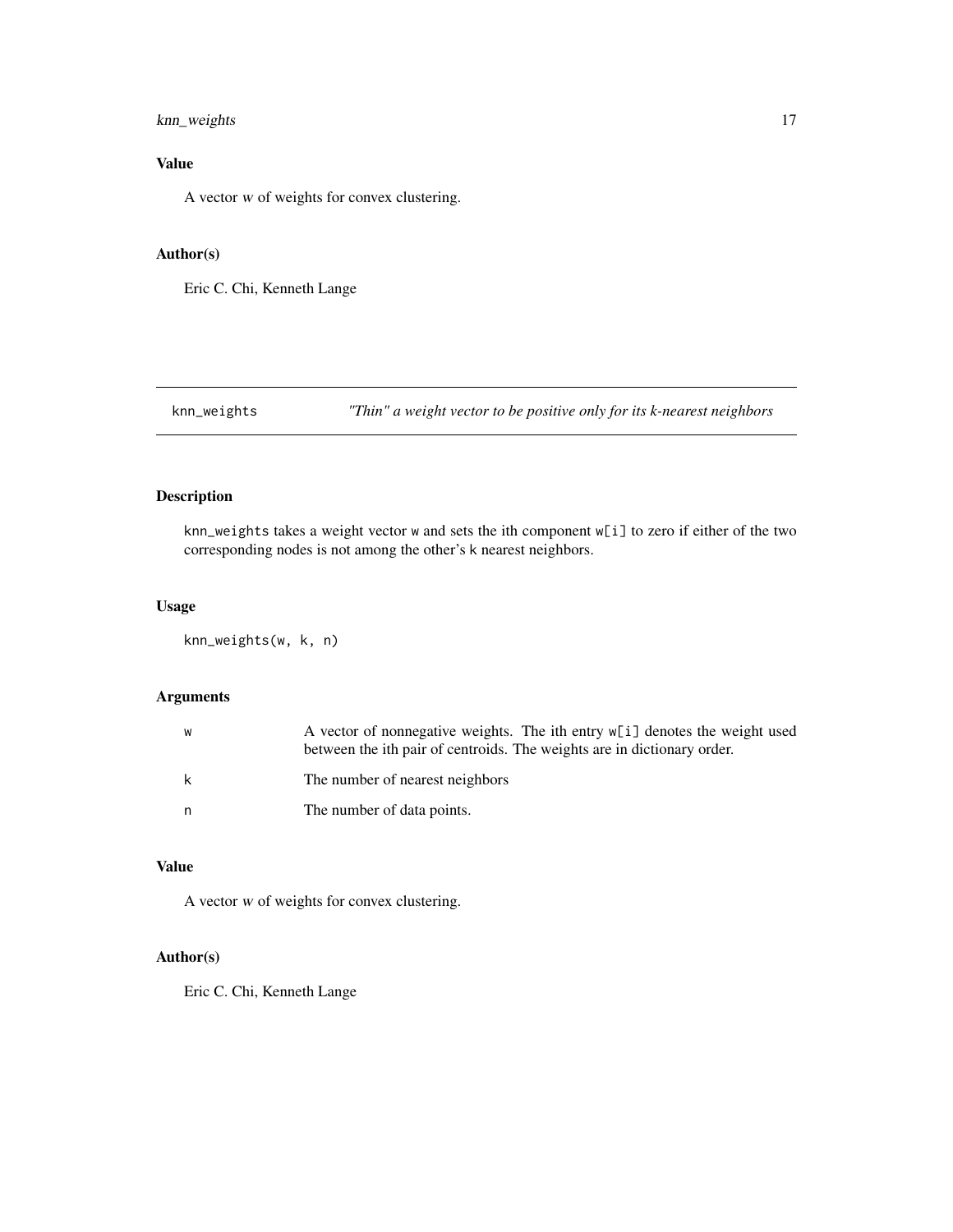<span id="page-17-0"></span>

A dataset containing how many of eight kinds of teeth various mammals have. This data set is a subset of the mammals dentition data in the homals package.

#### Format

A data frame with 27 rows and 8 variables

# References

Jan de Leeuw, Patrick Mair (2009). Gifi Methods for Optimal Scaling in R: The Package homals. Journal of Statistical Software, August 2009, Volume 31, Issue 4. [http://www.jstatsoft.org/](http://www.jstatsoft.org/v31/i04/paper) [v31/i04/paper](http://www.jstatsoft.org/v31/i04/paper).

weights\_graph *Weights Graph Adjacency Matrix*

# Description

Constructs the adjacency matrix of the weights graph. This is useful to determine the connectivity of the weights graph.

#### Usage

weights\_graph(w, n)

# Arguments

| ่พ | Weights vector                   |
|----|----------------------------------|
| n  | Number of points being clustered |

```
## Clusterpaths for Mammal Dentition
data(mammals)
X <- as.matrix(mammals[,-1])
X <- t(scale(X,center=TRUE,scale=FALSE))
n \leftarrow \text{ncol}(X)## Pick some weights and a sequence of regularization parameters.
k \leq -5phi <- 0.5
```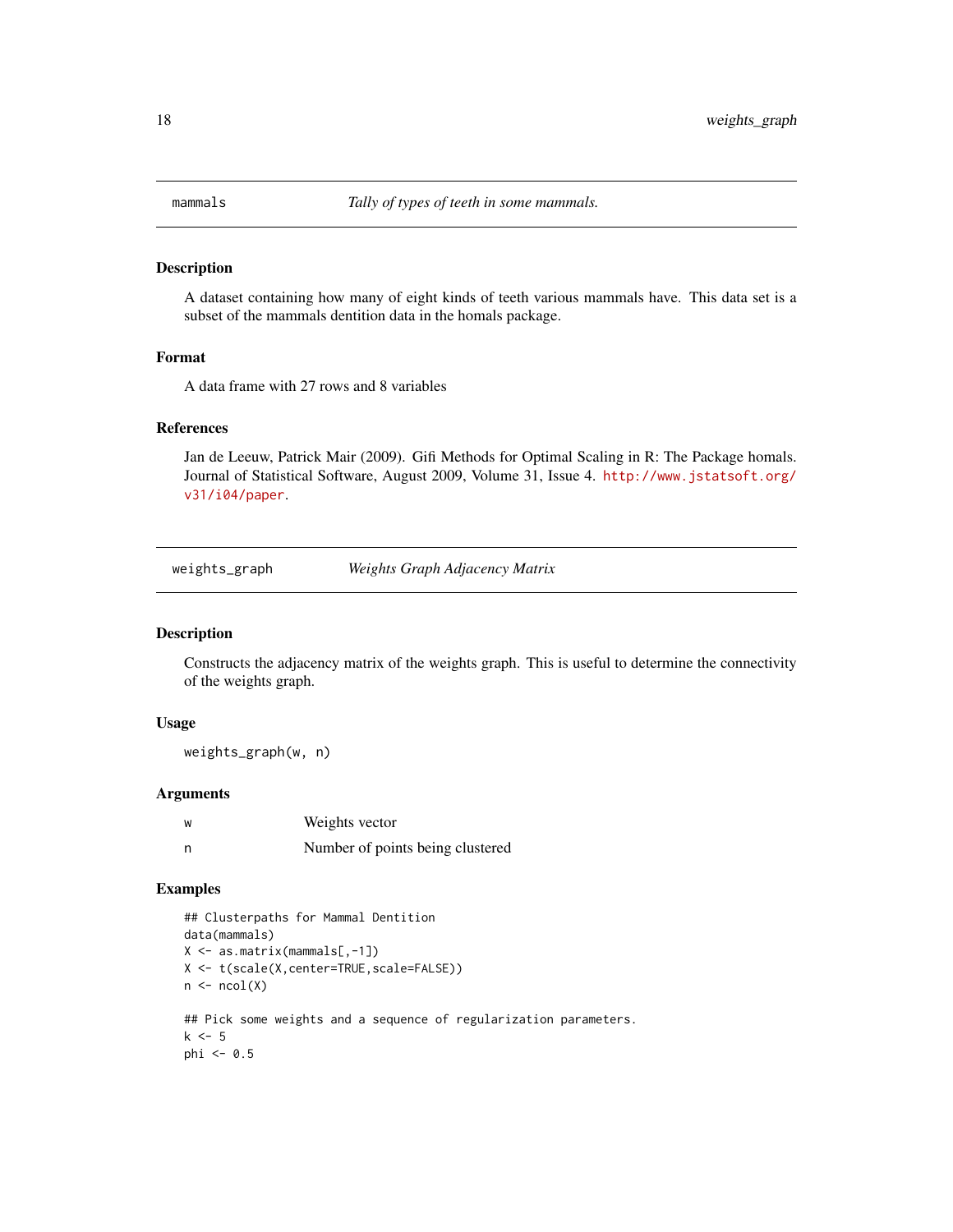# weights\_graph 19

w <- kernel\_weights(X,phi) w <- knn\_weights(w,k,n) A <- weights\_graph(w,n) find\_clusters(A) ## Visualize Cluster Assignment G <- graph.adjacency(A, mode = 'upper') plot(G,vertex.label=as.character(mammals[,1]),vertex.label.cex=0.65,vertex.label.font=2)